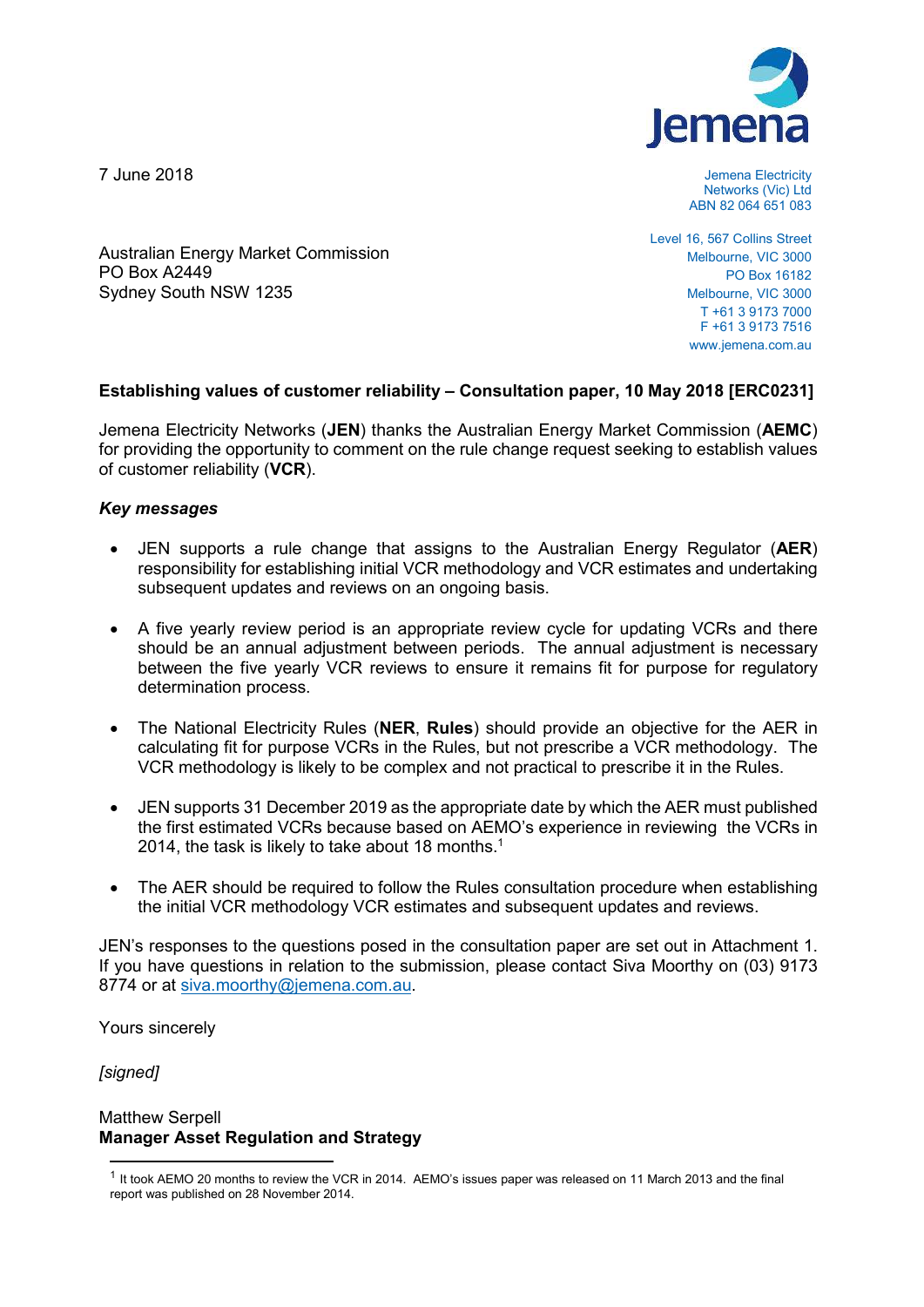# **Attachment 1**

# **Question 1 - Responsibility for establishing VCRs**

1.1 Is it important to have one national body responsible for establishing VCRs?

1.2 Is the AER the appropriate body to be responsible for updates to the VCR? If not, which body should be responsible for this task, and why?

# **Response:**

1.1 – There should be one national body responsible for establishing VCRs. JEN supports assigning responsibility to the AER for establishing VCRs.

1.2 – AER should be required to review, update and publish a VCR methodology and VCR estimates across the National Electricity Market (**NEM**) on an ongoing basis to maintain consistency. Furthermore, we consider it would be useful for AER to publish a VCR application guidelines for network businesses.

# **Question 2 - Methodology**

2.1 – Should the NER provide an objective for the AER in calculating VCRs? If so, should the objective be to calculate fit for purpose VCRs for the current and potential uses of VCRs? Are there any other objectives that should be explicitly stated?

2.2 – Should the NER guide the AER in determining the VCR methodology? If so, how?

2.3 – Should the NER guide the AER regarding the methodology for annual adjustments to VCR estimates? If so, how?

### **Response:**

2.1 –The NER should provide an objective for the AER in calculating VCRs. That objective should be that VCRs are fit for purpose for the current and potential uses of VCRs.

2.2 –Specifying the identified uses of the VCRs (identified in section 1.2.3 of the consultation paper) in the NER would guide the AER in developing the VCR methodology.

2.3 – A rule guiding the AER to use an indexation methodology (escalation) for annual adjustments to VCR estimates, but not prescribe the indexation methodology. For the avoidance of doubt, we note that processes covering multiple years that utilise the VCR—most notably price resets investments and setting Service Target Performance Incentives (**STPIS**) incentive rates—are not changed annually when the VCR is updated.

# **Question 3 - Timing for first review**

3.1 - Is 31 December 2019 the appropriate date for the AER to be required to have published the first estimated VCRs? If not, what should the date be?

### **Response:**

-

3.1 – Establishing VCRs is a complex task and is likely to take about 18 months. When AEMO carried out a comprehensive review of the VCR methodology and estimates of VCR in 2014, it took AEMO 20 months.<sup>2</sup> Given this, JEN considers it possible to achieve the target date, albeit, quite a challenging timetable.

## **Question 4 - Timing of subsequent reviews and updates**

<sup>2</sup> AEMO's issues paper was released on 11 March 2013 and the final report was published on 28 November 2014.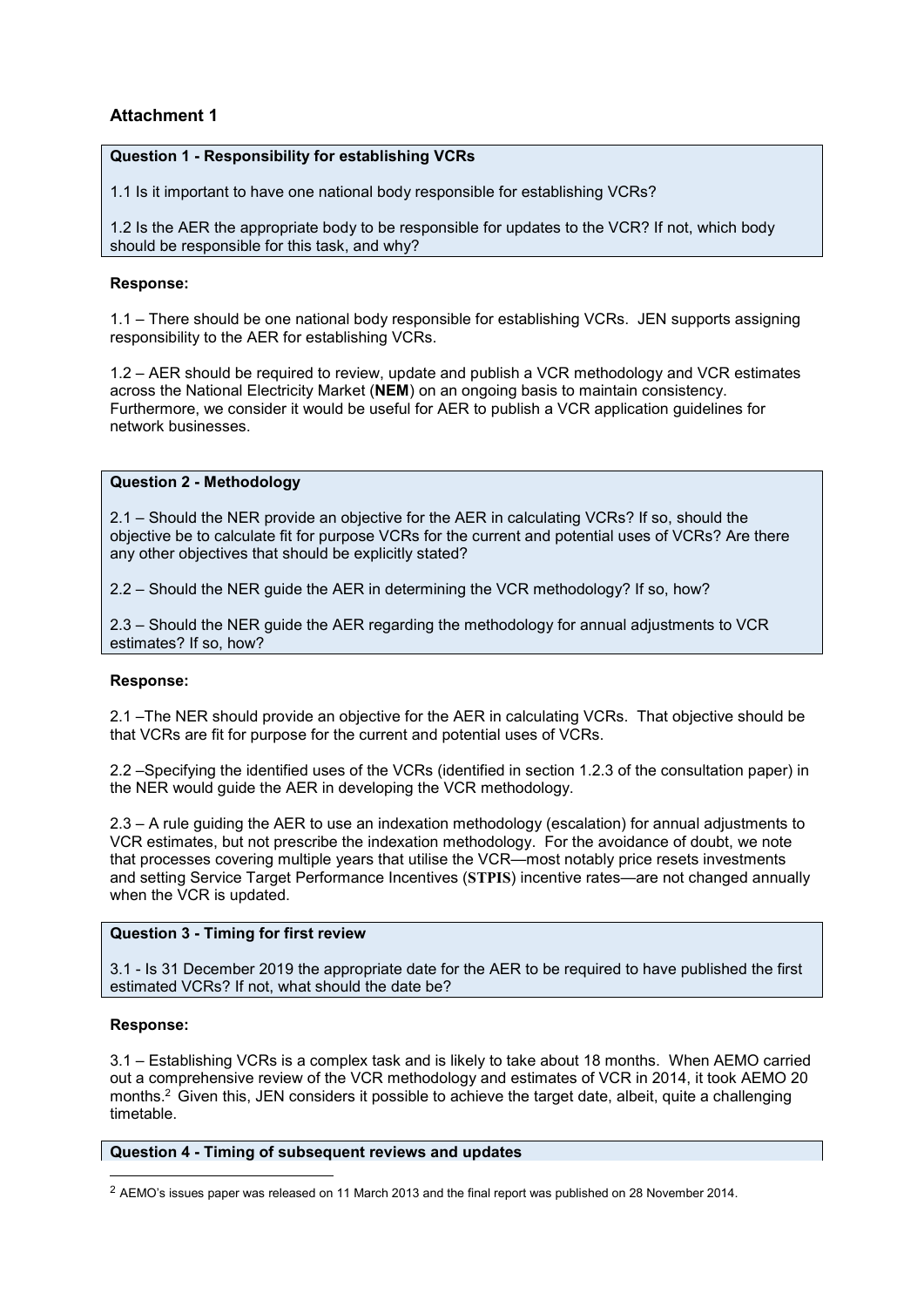4.1 – Do stakeholders agree that a five yearly review period is an appropriate review cycle for updating VCRs?

#### 4.2 – Is an annual adjustment of VCR required?

#### **Response:**

4.1 – JEN agrees a five yearly review period is an appropriate review cycle for updating VCRs as long as there is an annual adjustment between periods.

4.2 – An annual adjustment is necessary between the five yearly VCR reviews to ensure it remains fit for purpose for regulatory determination process, given five yearly determinations for network businesses are spread out between the five yearly VCR review period.

#### **Question 5 - Initial process**

5.1 - Should the AER be required to consult with specific parties when determining the methodology for the initial estimation of VCRs? If so, who?

5.2 – Should the AER be required to follow the Rules consultation procedures in developing the VCR methodology?

#### **Response:**

5.1 – When determining the VCR methodology for the *initial* estimation of VCRs, the AER should be required to specifically consult with AEMO given their experience in the comprehensive review of the VCR in 2014; and the Reliability Panel because it is required to have regard of the VCR under the NER.

5.2 – The AER should be required to follow the Rules consultation procedures in developing the initial VCR methodology so that all other stakeholders can contribute to the development of the of the VCR methodology and estimates of VCR values.

#### **Question 6 - subsequent review process**

6.1 - Should the AER be required to follow the Rules consultation procedure for updates to VCR methodology?

6.2 – Should the AER be required to consult with specific parties when reviewing and updating the methodology? If so, who?

6.3 - If the Rules consultation procedures are to be followed for updates to VCR methodology, is it reasonable for minor or administrative amendments to be made outside of the Rules consultation procedures?

6.4 - Should subsequent reviews take into account the previously determined methodology?

6.5 – Is it appropriate for reviews of the methodology to occur on a five yearly basis? If not, what would be an appropriate review cycle?

#### **Response:**

6.1 – The AER should be required to follow the Rules consultation procedure for updates to VCR methodology, except where the updates are minor or administrative in nature.

6.2 – The AER should be required to specifically consult with the Reliability Panel when reviewing and updating the methodology because of the Reliability Panel's obligation to have regard of the VCR under the NER. Network businesses and AEMO can contribute to the updates and reviews through the Rules consultation process.